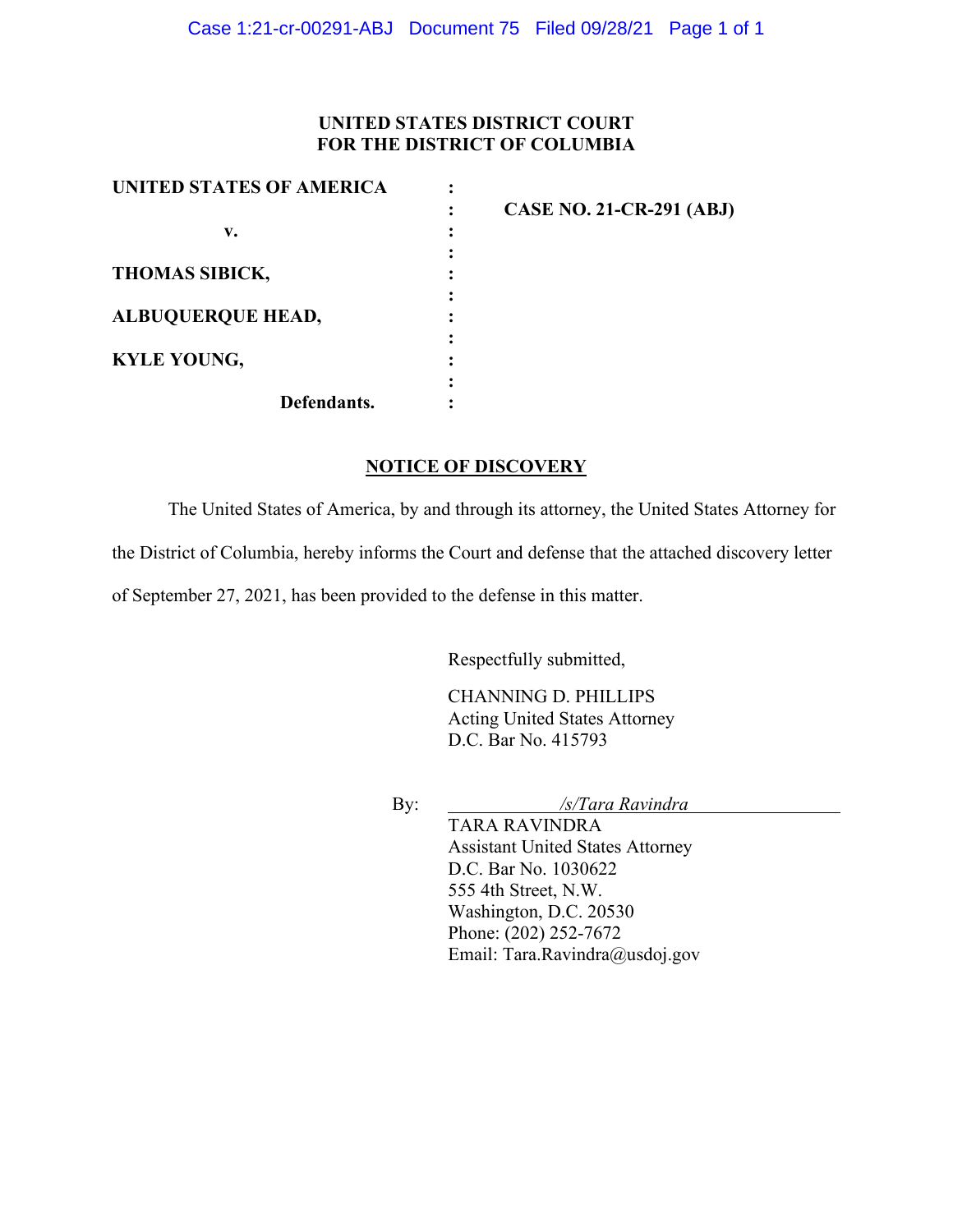## Case 1:21-cr-00291-ABJ Document 75-1 Filed 09/28/21 Page 1 of 3



U.S. Department of Justice

Channing D. Phillips Acting United States Attorney

*District of Columbia*

*Judiciary Center 555 Fourth St., N.W. Washington, D.C. 20530*

September 27, 2021

Stephen F. Brennwald, Esq. Brennwald & Robertson, LLP 922 Pennsylvania Avenue, S.E. Washington, D.C. 20003 *Attorney for Thomas Sibick*

G. Nicholas Wallace, Esq. Assistant Federal Defender Federal Defender Services of Eastern Tennessee, Inc. 219 West Depot Street, Suite 200 Greeneville, Tennessee 37743 *Attorney for Albuquerque Head* 

Sam C. Moore Law Office of Samuel C. Moore, PLLC 526 King Street, Suite 506 Alexandria, VA 22314 *Attorney for Kyle Young*

> Re: *United States v. Thomas Sibick, Albuquerque Head, Kyle Young* Case No. 21-CR-291

Dear Counsel:

As part of our ongoing discovery production in this case, on September 15, 2021, you received an invitation via USA File Exchange ("USAfx") to download reports from U.S. Capitol Police (USCP) investigations of alleged wrongdoing by USCP officers on January 6, 2021.

As part of our ongoing discovery production in this case, we produced the following information on September 24, 2021 and September 27, 2021: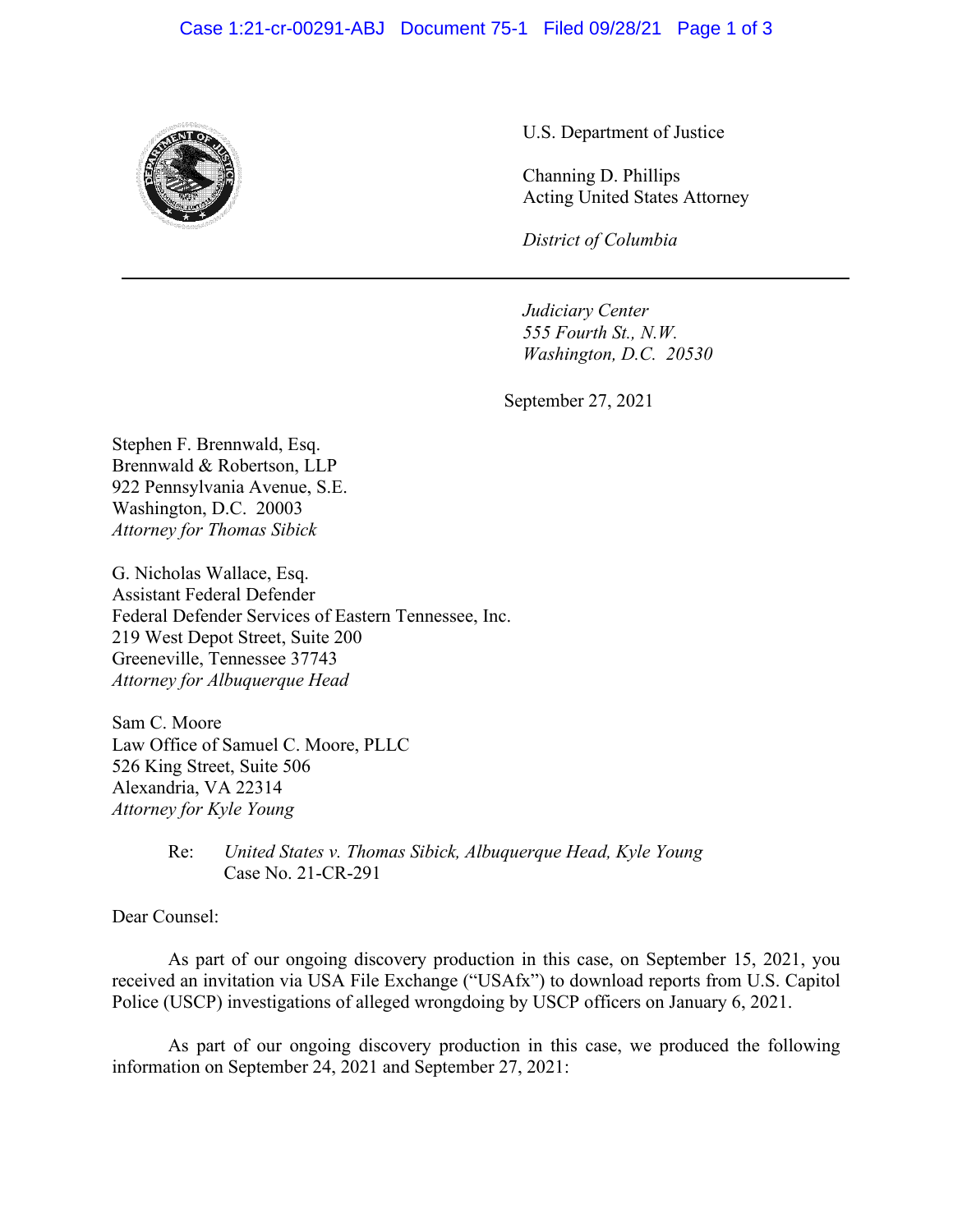- 1. 4,044 files (over one terabyte) consisting of U.S. Capitol Police ("USCP") Closed Circuit Video ("CCV") footage from 118 cameras has been shared to the defense instance of evidence.com. The contents of footage being shared includes video from the interior of the U.S. Capitol Visitor Center and from the Capitol grounds. These files are designated Sensitive under the protective order. Additional footage will be provided on a rolling basis, as we ingest it into our own instance of evidence.com.
- 2. Twenty files that are exhibits to previously produced USCP OPR reports, and a corresponding index, have been shared via USAfx and you should have received a notification via email. Any applicable sensitivity designations are reflected in the index. Additional exhibits will be provided on a rolling basis as we continue to ingest and quality-check them.
- 3. Forty-two files that consist of MPD internal investigation reports and exhibits, and a corresponding index, have been shared via a second, separate USAfx production, and you should have received a notification via email. These reports and exhibits are unredacted and thus designated Highly Sensitive under the protective order.

The Federal Public Defender for the District of Columbia ("FPD") has agreed to serve as the Discovery Liaison for defense counsel in Capitol Breach cases. FPD is currently reviewing the various features of evidence.com and testing out the capabilities of the program with sample data. Within the next two weeks, FPD will be sending out information to defense counsel that includes a point-of-contact for discovery-related inquiries, the procedures to follow for obtaining a license to access evidence.com, and a quick start guide for defense counsel to use with evidence.com.

It has come to our attention that there are sensitivities that must be addressed prior to large scale disclosure of body-worn-camera footage. We are working diligently to resolve these issues and in the interim we have produced a sample of fifty body-worn-camera files to FPD's instance of evidence.com. This sample will allow our technological teams to discuss the necessary infrastructure and workflows that need to be implemented. Ultimately, we intend to produce the majority of body-worn-camera footage with the least restrictive applicable sensitivity designations, if any, in order to facilitate defendant review.

In the near future, we expect to provide tools that will assist your review of the voluminous video footage described above, to include:

- 1. Camera maps for USCP CCV;
- 2. Our work product, consisting of a spreadsheet and related zone maps, identifying body-worn-camera footage by agency, officer, video start time, a summary of events, and location of the camera in 15-minute increments; and
- 3. Global Positioning Satellite information for Metropolitan Police Department radios, which may be of some assistance in identifying officers whose body-worn-cameras were recording at a particular time and location.